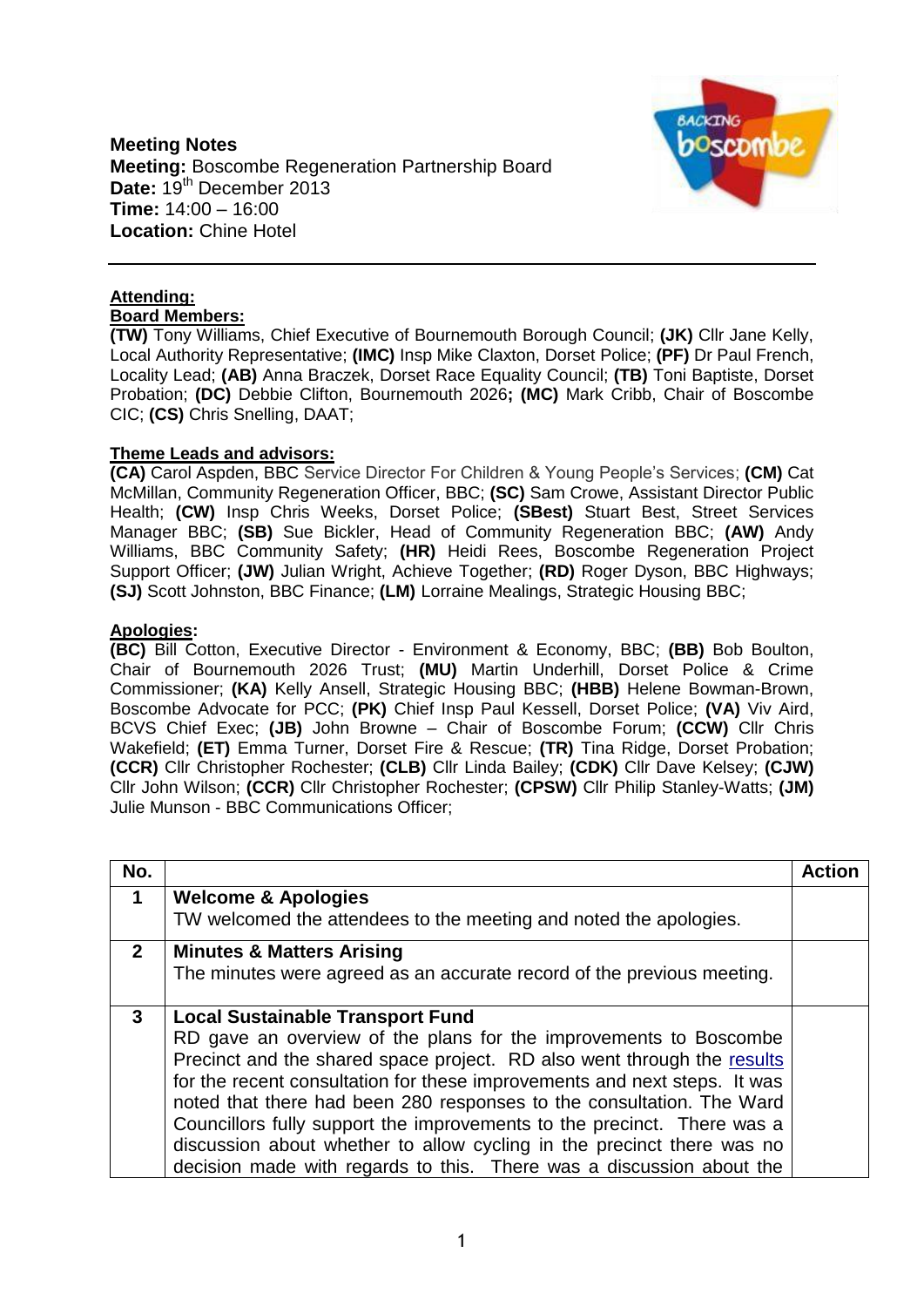|   | shared space project- due to concerns from vulnerable groups there is a<br>need for further consultation and engagement. There were concerns that<br>a shared space with a formal crossing was a mixed message and could<br>produce problems for both pedestrians and motorists. It was asked if<br>trunking could be laid in the road for a formal crossing at a later date if<br>needed. TW instructed RD to contact Ben Hamilton-Bailie to undertake<br>some detailed consultation work in early in the New Year.                                                                                                                                                                                                                                                                                                                             | <b>RD</b> |
|---|--------------------------------------------------------------------------------------------------------------------------------------------------------------------------------------------------------------------------------------------------------------------------------------------------------------------------------------------------------------------------------------------------------------------------------------------------------------------------------------------------------------------------------------------------------------------------------------------------------------------------------------------------------------------------------------------------------------------------------------------------------------------------------------------------------------------------------------------------|-----------|
| 4 | <b>Theme Lead Updates</b>                                                                                                                                                                                                                                                                                                                                                                                                                                                                                                                                                                                                                                                                                                                                                                                                                        |           |
|   | <b>Housing</b><br>LM gave a presentation of the work that has been happening over the last<br>This included Operation Galaxy, the multi agency Housing<br>year.<br>inspection team. Op Galaxy is currently undertaking phase one which<br>targets supported housing in Boscombe. The second phase of the<br>operation will target problem HMO's. It was noted that the Homes for<br>Boscombe strategy was initially a three year plan. This now needs to be<br>looked at as a long term vision.                                                                                                                                                                                                                                                                                                                                                  |           |
|   | <b>Community Finance Initiative</b><br>SJ gave an overview of the Community Finance Initiative which will start<br>in January 2014. A team has now been recruited to undertake this work.<br>It will target small businesses to provide business loans and help local<br>first time buyers acquire mortgages with a 5% deposit.<br>DC will contact SC to discuss the CFI with regards to the Gladstone<br>Mews development.                                                                                                                                                                                                                                                                                                                                                                                                                      | <b>DC</b> |
|   | <b>Employment &amp; Enterprise</b><br>SB noted that the Outset Bournemouth Scheme has now started. The<br>Enterprise hub is on track to open in January. Most of the team for<br>Outset Bournemouth have now been employed.<br>The 'Creative<br>Boscombe' short film by local company 612 Media was played for the<br>Board.                                                                                                                                                                                                                                                                                                                                                                                                                                                                                                                     |           |
|   | <b>Education &amp; Attainment</b><br>JW explained to the group the progress that has been taking place over<br>the last few months since he came in to post. JW is also working with<br>West Howe Regeneration and Bournemouth 2026 Trust. Funding has<br>been secured for a data analyst for 6 months to look at shared data in<br>order to identify outcomes and areas of change. Outcomes will hopefully<br>be defined by the second quarter of 2014 and will be brought back to this<br>group. Achieve Together have been accepted as a 'Strive- Cradle to<br>Career' Community, an American concept to improve educational<br>outcomes. This is the first group to be accepted outside of America. CA<br>recommended that the group to look at the schools validated results as<br>they were better than had been portrayed in local media. |           |
|   | <b>Crime</b><br>CW updated the group on the Crime Theme and Operation Galaxy. CW                                                                                                                                                                                                                                                                                                                                                                                                                                                                                                                                                                                                                                                                                                                                                                 |           |